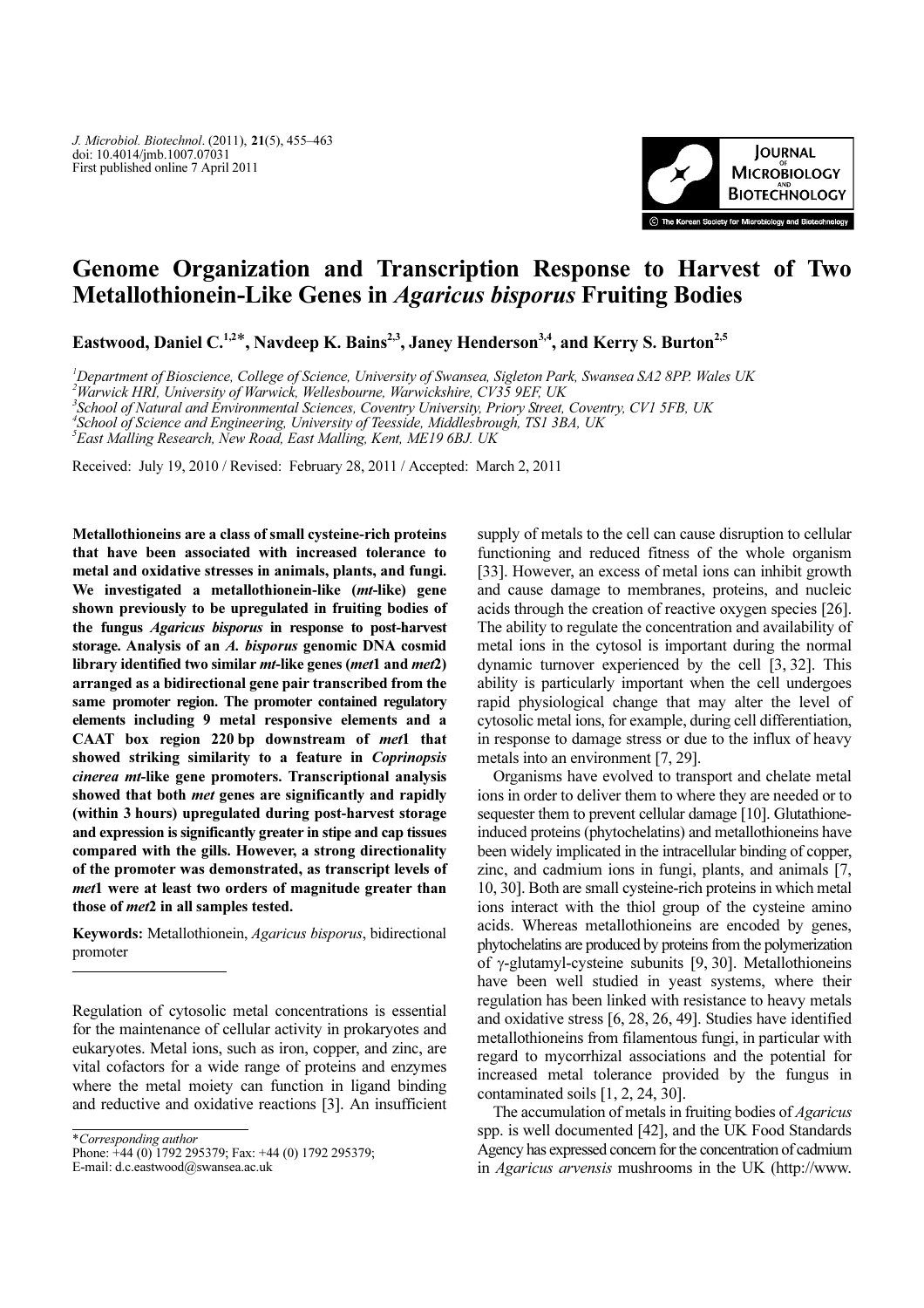## 456 Eastwood et al.

foodstandards.gov.uk/multimedia/pdfs/envirocontam0703). Previous work on Agaricus bisporus has identified two metallothionein-like cysteine-rich peptides [12, 31]. The A. bisporus metallothionein MT-AGABI, Accession No. P04358, was shown to be similar to the mammalian class of metallothioneins and was induced by the presence of copper in the medium, but not by zinc or cadmium [31]. This was supported by the partial purification of cadmiumbinding molecules from A. bisporus fruiting bodies that did not include a metallothionein [14]. A second metallothioneinlike cDNA, met1 Accession No. AJ312127, was shown to be upregulated in A. bisporus fruiting bodies that had been harvested and stored for 2 days [12]. Metal binding ability was not demonstrated, but the gene shows similarity with other fungal metallothioneins [2, 24]. Harvested mushrooms are exposed to a range of stresses that have been shown to induce metallothionein expression in other organisms, including damage and oxidative stress [6, 26]. Harvested fruiting bodies continue to develop and release spores despite being isolated nutritionally from the mycelium, causing loss of product quality. Although, met1 is upregulated following harvest, the role of the gene in the biology of the post-harvest mushroom is unknown. The research in this paper aims to further characterize the A. bisporus met1 gene by obtaining genomic DNA sequence information of the gene and promoter region, and to assess the expression of the gene in greater detail during fruiting body formation and post-harvest storage in order to better understand its regulation and role in the mushroom.

# MATERIALS AND METHODS

## Strains and Culture Conditions

Agaricus bisporus strain A15 (Sylvan, UK) was used throughout the study. A. bisporus cultures were grown on composted wheat straw according to commercial practice at the Warwick HRI BioConversion Unit.

Fruiting bodies were sampled at morphogenetic stage 2 [18]. Further harvested mushroom samples were stored in a controlled environment, 18<sup>o</sup>C and 95–95% relative humidity, for three time courses. Mushrooms dy. A. *bisporus* cultures were grown on composted wheat straw ording to commercial practice at the Warwick HRI BioConversion it.<br>Fruiting bodies were sampled at morphogenetic stage 2 [18]. Further vested mushroom samples were stored over (i) 0 to 24 h time course post-harvest (three hourly intervals), (ii) 0 to 5 day time course following harvest (24 hourly intervals), and (iii) 0 to 48 h post-harvest (24 h intervals), with mushrooms dissected into stipe, cap, and gill tissues. Three replicate mushrooms were taken for each sampling point, frozen under liquid nitrogen, intervals), (ii) 0 to<br>intervals), and (iii) (<br>dissected into stip<br>were taken for ea<br>and stored at  $-80^\circ$ and stored at  $-80^{\circ}$ C.

## Cloning of the A. bisporus met1 gene

The met1 gene was isolated from an A. bisporus C54-carb8 genomic Lawrist cosmid library [49]. Cosmid library primary screening was performed on 87 pooled batches comprising DNA from 96 E. coli clones containing Lawrist cosmids by PCR with specific MET primers designed from the met1 cDNA sequence [12]. PCR products of the correct size were sequenced and verified against the met1 cDNA sequence. A secondary colony hybridization screen was performed with the 96 E. coli clones from the positive pooled batch identified in the primary screen and the cosmid clone containing the met1 sequence was isolated according to the Qiagen Tip20 plasmid purification protocol (Qiagen, Germany). met1 cDNA was isolated from a phagemid clone by treatment with HindIII and BamHI, separated by agarose gel electrophoresis, and purified following the Qiagen gel purification column protocol.  $[\alpha^{-32}P]$ dCTP randomly labeled met1 cDNA (Rediprime kit; Amersham Pharmacia Biotech., Buckinghamshire, UK) was used as a probe and colony blot hybridizations were carried out according to established methods [39]. The *met*1 gene sequence and upstream and downstream flanking regions were obtained from the purified cosmid DNA by the primer walking method. Sequencing reactions were conducted using the Warwick HRI Genome Centre sequencing service at the University of Warwick.

### Sequence Analysis

Analysis of cosmid sequences was carried out using tools available in the DNAStar software suite (Lasergene). Web-based homology (Blast) and pattern (Prints, Blocks) searches were carried out using tools accessed through the EBI (http://www.ebi.ac.uk/index.html) or ExPaSy (http://www.expasy.ch/tools/) Web sites. Basidiomycete-specific genome databases available at the Broad Institute (http://www.broad. mit.edu/) and JGI (http://www.jgi.doe.gov/) were used to identify sequences that shared similarity with A. bisporus met sequences in other fungi. ClustalW (http://www.ebi.ac.uk/Tools/clustalw2/) was used to align sequences and the Transfac database (http://www.generegulation.com/pub/databases.html) was used to search promoter regions for possible regulatory elements.

## RNA Isolation

RNA was isolated from mushroom tissues according to established phenol/chloroform extraction protocols [39]. Absorbance measurements at 260 nm and 280 nm were used to assess RNA concentration and purity. RNA integrity was determined with formaldehyde agarose gel electrophoresis [38]. For experiments involving reverse transcriptase, RNA samples were treated with RQ1 RNAse-free DNAse enzyme (Promega, Southampton, UK) according to the manufacturer's instructions.

## Northern Analysis

Total RNA, ~10 µg, from each sample was separated by formaldehyde agarose gel electrophoresis and immobilized onto nylon membranes carried out using established protocols [39]. Hybridization was carried out using the randomly primed  $[\alpha^{-32}P]$ dCTP *met*1 cDNA probe as described previously and post-hybridization washes as per established protocols [39]. The Agaricus bisporus 28S rRNA gene was used as a loading control as described previously [11, 13].

# Quantitative RT-PCR (qRT-PCR)

The ABI Prism 7900HT sequence detector (TaqMan) and SYBR Green fluorescent reporter dye were used to measure transcript levels. Reverse transcriptase reactions were carried out on three replicate **Quantitative RT–PCR (qRT–PCR)**<br>The ABI Prism 7900HT sequence detector (TaqMan) and SYBR<br>Green fluorescent reporter dye were used to measure transcript levels.<br>Reverse transcriptase reactions were carried out on three repl (Invitrogen, Life Technologies, Paisley, UK). Reactions were performed in a 20  $\mu$ l total volume and consisted of 50 ng/ $\mu$ l random hexamers, 1 µg of total RNA, 4 µl of 5× Thermoscript buffer, 1 µl of RNaseOUT (40 U/ $\mu$ l), 1  $\mu$ l of 0.1 M DTT, and 1  $\mu$ l of Thermoscript reverse transcriptase (15 U/µl). Reactions were carried out at  $25^{\circ}$ C for 10 min,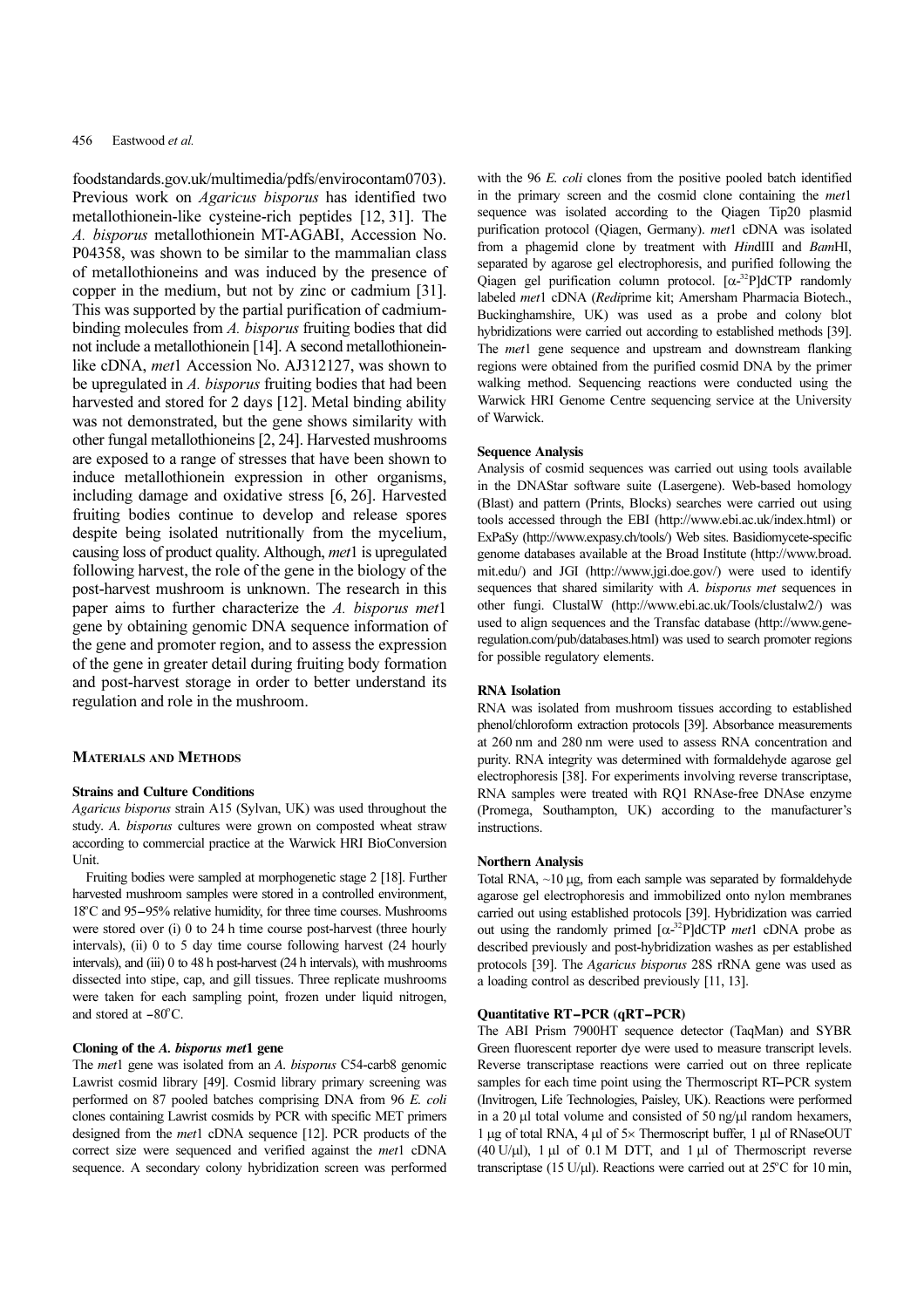followed by 50 min at  $50^{\circ}$ C, and terminated at  $85^{\circ}$ C for 5 min. All samples were treated with RNAse H according to the manufacturer's instructions and each reaction mixture was diluted to a 100 µl final volume with sterile ultrapure water.

Quantitative PCR reactions (15 µl total volume) were prepared, consisting of 1 mM of each primer, 20 ng of cDNA sample, and 7.5 µl of 2× SYBR Green PCR Mix (Applied Biosystems, Warrington, UK). Three technical replicates were prepared for all sample and standard reactions. PCR cycling conditions consisted of one cycle of  $50^{\circ}$ C for 2 min and 95 $^{\circ}$ C for 10 min, followed by 40 cycles 95 $^{\circ}$ C 15 s and  $60^{\circ}$ C for 1 min, followed by a dissociation step of 95 $^{\circ}$ C for 15 s,  $60^{\circ}$ C for 15 s, and increase to 95 $^{\circ}$ C with a 2% ramp rate. The dissociation step was included for melting curve analysis to detect whether primer dimers or nonspecific products were present in the reaction. Standard curves were generated with cDNA (0.625 ng/ $\mu$ l to 20 ng/µl) from a whole 2-day stored mushroom, as this had been shown to contain *met*1 transcripts previously [12]. The primer sets used were MET1F 5'-TGCCTGCGCCAACAACT-3', MET1R 5'- GGACATGCCACAGTGTTGGTT-3'; MET2F 5'-GCAATTGTGGA GACGCGTAA-3', MET2R 5'-CGCATCTATGGTCCGTCATT-3'; and 18SrRNAF 5'-ACAACGAGACCTTAACCTGCTAA-3', 18SrRNAR 5'-GACGCTGACAGTCCCTCTAAGAA-3'. Primers were designed using the Primer Express software version 2.0 (Applied Biosystems, Warrington, UK).

The ABI PRISM sequence detector software (SDS, version 2.0) was used to determine the cycle threshold of each sample (Ct-Target), S-GACGCTGACAGTCCTCTAAGAA-3'. Primers were designed<br>using the Primer Express software version 2.0 (Applied Biosystems,<br>Warrington, UK).<br>The ABI PRISM sequence detector software (SDS, version 2.0)<br>was used to determine the c PCR product (Ct-Control) for the same sample [13, 16]. The ∆Ct equation ( $\Delta Ct = 2^{(CtControl - CtTarget)}$ ) was used to calculate the amount of each target transcript relative to the amount of 18S rRNA.

Three control treatments were included: (i) water control: sterilized diethylpyrocarbonate (DEPC)-treated water replaced the cDNA sample in order to detect environmental DNA contamination and primer-based artefacts; (ii) DNAse-treated RNA control: to ensure no contaminating DNA was in the RNA samples; and (iii) reverse transcriptase control: the reverse transcriptase reaction was carried out in the absence of random hexamers, where qPCR was carried out as described, and this control would detect contaminating DNA and the possibility of active reverse transcriptase present during qPCR. NA was in the KNA samples; and (iii) reverse transcriptase control:<br>
Preverse transcriptase reaction was carried out in the absence of<br>
Indom hexamers, where qPCR was carried out as described, and<br>
s control would detect c

using analysis of variance (ANOVA) for each experiment (during postrandom nexamers, where qPCR was carried out as described, and<br>this control would detect contaminating DNA and the possibility of<br>active reverse transcriptase present during qPCR.<br>Transcript levels obtained by qRT–PCR were separately. The data were subjected to a logarithm (base 10) transformation prior to analysis to satisfy the ANOVA assumption of homogeneity of variance. An F-test was used to assess the significance of the overall treatment effects, and the significance of differences between individual treatment means was assessed by comparison with appropriate standard errors of differences (SEDs). Treatment differences noted in the text are significant at the 5% level unless stated otherwise.

# **RESULTS**

## The A. bisporus met1 Gene

The full-length *met*1 gene sequence was determined from the analysis of A. bisporus genomic DNA isolated from an A. bisporus C54-carb8 genomic Lawrist cosmid library.

Exon/intron boundaries were identified by comparison with the cDNA sequence and determination of conserved gtnng and yag intron boundaries [44].

The *met* 1 gene sequence consists of a 165 bp open reading frame with 2 introns, a 52 base 5'-untranslated region (UTR), and a 274 base 3'-UTR (Fig. 1A). The introns and 5'- and 3'- UTRs were confirmed by cDNA sequence analysis. Both introns were 55 bp in length and appeared to have normal splicing sites. A putative polyadenylation signal [20] was found in the 3'-UTR region, 27 bases from the polyadenylation start site (Fig. 1A). *In silico* sequence analysis revealed the presence of a second putative paralogous met gene (met2, Accession No. AJ312128) located 568 bp upstream from the previously obtained *met*1 cDNA sequence (Fig. 1A). The deduced translated sequence of *met*2 consisted of 59 amino acids (13 cysteines) and was shown to share 57.8% identical amino acid residues with met1, which was composed of 54 amino acids with 14 cysteines (Fig. 1B). The position of 13 cysteine amino acids was conserved between the two MET proteins. The genes appeared to be arranged as a bidirectional gene pair divergently transcribed from a bidirectional promoter region [44]. The putative *met*2 gene sequence consists of a 180 bp open reading frame with two introns (59 bp and 50 bp in length). The first intron was located 15 bp from the translational start site as observed with *met*1, but the base composition and length of the introns were not comparable. The second intron of met2 did not show any similarity in structure or position with *met*1.

The 568 bp region separating the two met genes (Fig. 1A) (Accession No. AJ312127) was analyzed for transcription regulatory motifs. A conserved 11 bp motif containing a putative TATA box (GATATAAAAGG) was identified at The 568 bp region separating the two *met* genes (Fig. 1A) (Accession No. AJ312127) was analyzed for transcription regulatory motifs. A conserved 11 bp motif containing a putative TATA box (GATATAAAAGG) was identified at p and met2, respectively. A putative CAAT-box was identified regulatory motifs. A conserved 11 bp motif containing a<br>putative TATA box (GATATAAAAGG) was identified at<br>positions -102 and -76 from the translation start of *met*1<br>and *met*2, respectively. A putative CAAT-box was identi similar sequence was found close to *met*2. Furthermore, nine metal responsive element motifs (MRE) were identified matching the MREs described in the Pleurotus ostreatus laccase gene promoter [15], which are similar to the recognized MRE consensus sequence TGCRCNC [43], 3 pairs of which occupied overlapping sequences (Fig. 1A).

Similarity searches using the *met*1 sequence (Blastn, BlastX, and BlastP) carried out through the EBI database showed no similarity with any previously identified gene. BlastP with *met*2 showed similarity with numerous metallothionein-like (mt-like) genes, including Gigaspora margarita (p-value=3.9e-08, Accession No. Q8NJ33 [24]). Both A. bisporus met sequences were then used to search the databases of recently sequenced basidiomycete genomes of Coprinopsis cinerea, Laccaria bicolor, Phanerochaete chrysosporium, and Postia placenta. Two similar met genes were identified in each fungus, with the exception of P. placenta where three similar peptide sequences with some similarity were identified. However, it was not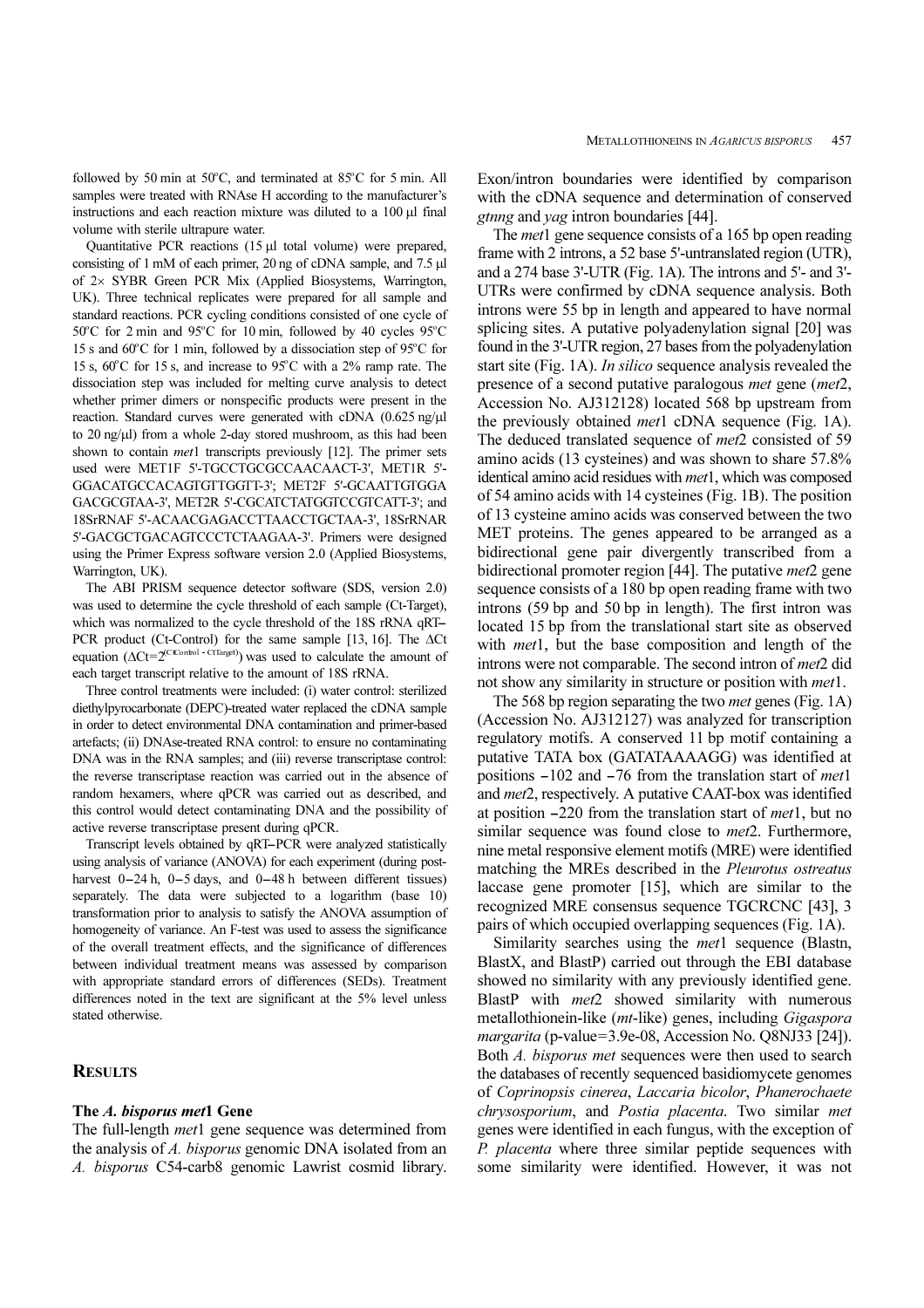#### 458 Eastwood et al.

| AATGCAGTTGT <b>TCA</b> GTGGCACTTGCAGCCTTCACGCGTGCAAGCGCATGCGTCTCCACAATTGCAGCCATCAATGCCGCA 80<br>STOP H                                                           | G<br>E<br>K<br>$\mathcal{C}$                           | R<br>T<br>C               | A D G C<br>A C                         | N<br>$\mathcal{C}$                  |                 |      |
|------------------------------------------------------------------------------------------------------------------------------------------------------------------|--------------------------------------------------------|---------------------------|----------------------------------------|-------------------------------------|-----------------|------|
| GTGGCCGTGGTTCTCCGGAACGGTAGAGTTATTGTTGTCTTTGCGGCATCTATGGTCCGTCATTTATCGCTATGGGATGT 160<br>$\mathbb{P}$<br>H G H N E                                                | S<br>V<br>N<br>N                                       | $_{\rm N}$<br>$\Box$<br>K | R C                                    | -----------                         |                 |      |
| TCATTTTGCCGATACTTAGTGACAATTGTTGGTGCAGGCACATGCCTCACCGCACTTGAAAGTACACTGATTACAACAAT                                                                                 | $\mathbb N$<br>$----Q C$<br>N<br>т                     | C<br>A C                  | $_{\rm E}$<br>$\overline{A}$<br>G<br>C | K F<br>$\mathbb{C}$                 |                 | 240  |
| TAGTCAAAAGCCTGAGAATTTCTAGCTGCGAATCGTGGCACATACCATGGTAGCGG <b>GCAT</b> TGTTTAAAATGATATGAAAG 320                                                                    |                                                        | ----------------M         | T                                      | A P<br>м                            |                 |      |
| TTTGGGTGATAACAGTAGTTTGATTCCGGTTGTAGAAACCTAACTCAAGGCTCGACCCTTTTTATATATCTAAAGGCCACAG 400                                                                           |                                                        |                           |                                        |                                     | $1 \rightarrow$ |      |
| GCTCTTCTGAGTCAGACACACTCAGCCCAGGCATCGTTGCGTCAGCAAAACCAACGAACAGTCATTTGCGCGATTTTACG 480                                                                             |                                                        |                           |                                        |                                     |                 |      |
| GATGAGCATTATTAATAGATCCTACGCAAGTGATCGAAAGTTCGAGACGAGACCGAAAAATAGCGTTGAGGGGTTTTGTG 560                                                                             |                                                        |                           |                                        |                                     |                 |      |
| GATGCTTCACTAGACCATTTCAGGCCACGGTGGTCCGCATTTCAAATCTTGTGCACCACCTTGCACCACGTATGTCAACC 640                                                                             | $7 \rightarrow \leftarrow 8$                           | $\leftarrow$ 2            | $3 \rightarrow 4$                      | $5 \rightarrow$                     | $\leftarrow$ 6  |      |
| CCGAGACATTTGTGCCAAATTCGGATGCATCCACAAATTCACTCAACGTCCTGATTGGCTGTTCGCGGTGGCGTCTATAA 720                                                                             | $\leftarrow$ 9                                         |                           |                                        |                                     |                 |      |
| ATAGTGGTCAATCCATAAATTCGCGCAATGACTGTTCGCTGACAGAGCGCAGTCCGACTCTTTTGGTAAGCGATGCGTGA 800                                                                             |                                                        |                           |                                        |                                     |                 |      |
| CTGGTAGATATAAAAGGCGGGTCGAACTCAAGAAGTAGTCTTCACGGTCAACAGACTTTCTACTCTTTGCGACTTTTATC 880                                                                             |                                                        |                           |                                        |                                     |                 |      |
| ATCACTCATCCACCTACTACTATCTCTAAGACTTTGACAATGCCGGCTACCACGGTGAGCACTGCAATATGGTATAGCTT 960                                                                             |                                                        | м                         | $\mathbf{P}$<br>A<br>т                 | T---------------------              |                 |      |
| GGAAAGCCTTTATTTATACAAACATCCAGTGTGCATCTAAATGCGGTGAGGCATGTGCCTGCGCCAACAACTGCCAATGT                                                                                 |                                                        | A S K C G E               |                                        | ACAC                                | A N N C O C     | 1040 |
|                                                                                                                                                                  | S N N E V P K N O H C G M S S C G C G D S------------- |                           |                                        |                                     |                 | 1120 |
| TCTCATGTGAGATCCTTGTACTAATTGCCGAACGTCGTAGCTGCGGATGCAAGCCTGATGAGTGCAAGTGC <b>TAGACGGCG 1200</b>                                                                    | ----------------------                                 | C                         | $\mathbb{C}$<br>$_{\rm K}$<br>G        | P<br><sup>D</sup><br>E<br>$\subset$ | K C STOP        |      |
| CGGGCTTAGTCTCACAAGCGAACCTGTAAACCCGTGGTCATTGATGCTATTAATTCCGGATGAGAAGAAACCTCGGAGAA 1280<br>GATAAGCAATATTCACGTGGGAGAATACTGGCACCGAAAGCTCTCCATCGACTGTCCGTTCCCAAA 1426 |                                                        |                           |                                        |                                     |                 |      |

ABMET1 MPATTCASKCGEACACANNCQCCSNNE---VPKNQ-HCGMSSCGCGDSCGCKPDECKC- 54 в ABMET<sub>2</sub> MPATMCTFKCGEACACTNNCQCRKDNNNSTVPENHGHCGIDGCNCGDACACTREGCKCH 59 \*\*\*\* \*: \*\*\*\*\*\*\*\*:\*\*\*\*\* .:\*: \*\*:\*: \*\*\*:..\*.\*\*\*:\*.\*. : \*\*\*

Fig. 1. Genomic DNA sequence and amino acid sequence comparison of metallothioneins 1 and 2.

A. Chromosomal genomic DNA sequence of met1 (nucleotides 920 to 1196) and met2 (nucleotides 300 to 12) genes from Agaricus bisporus C54-carb8 genomic Lawrist cosmid library DNA. Deduced amino acid sequence is shown below the corresponding nucleotide sequence, start and stop codons are indicated in bold, and introns are identified by dashed lines in the deduced amino acid sequence. Bold italicized nucleotides indicate met1 5' and 3' untranslated cDNA sequences, and the putative polyadenylation signal sequence is underlined. Putative TATA motif is identified by a shaded box, metal responsive elements are numbered and underlined, the starting nucleotide of each is indicated in bold, and the arrow indicates the direction of each numbered motif. Conserved CAAT motif is in bold and boxed. B. Alignment of Agaricus bisporus (AB) MET1 and MET2 amino acid sequences. The asterisk identifies identical bases, double dots indicate conserved substitutions, and single dots indicate semiconserved substitutions.

possible from the P. placenta genomic sequence to discern further conserved features, such as introns and start and stop codons, which would allow description of an mt-like gene. In each case, it appeared the P. placenta sequences belonged to a larger peptide unrelated to metallothionein. For P. chrysosporium, neither mt-like protein had been previously identified as a putative open reading frame. In L. bicolor, one sequence had been identified (L. bicolor database, Accession No. 314477); this was despite both L. bicolor sequences being very similar at the nucleotide level. Only in C. cinerea had two mt-like sequences been identified as predicted proteins (Accession No. A8PBG0 and A8N9Z8). None of the predicted proteins that were identified had been ascribed a putative metallothionein function.

Unlike A. bisporus, the met genes in the other basidiomycetes were not organized as bidirectional gene pairs and were located on different contigs in the genome assemblies. The amino acid sequences of the met genes identified were aligned with sequences previously described from G. margarita and Paxillus involutus [2] (Fig. 2A). Analysis showed

conservation of cysteine residues, particularly in the Cterminal peptide domain common to these fungi.

Analysis of the putative promoter regions of the C. cinerea, L. bicolor, and P. chrysosporium putative met genes identified numerous metal response element motifs (MRE). In the region 1,000 bp downstream from the putative translational start codon, the two C. cinerea putative met genes had 13 and 19 MREs, L. bicolor 12 and 14, and P. chrysosporium 15 and 16 (data not shown). A further conserved motif was identified centered on a putative CCAAT-box motif (Fig. 2B). The motif was present 214 bp downstream from the A. bisporus met1 translational start codon and in both putative met sequences from C. cinerea. A conserved CCAAT region was also identified in L. bicolor, but there was little similarity with A. bisporus or C. cinerea outside the core consensus sequence. No corresponding motif was identified in P. chrysosporium. Interestingly, the motif in both putative C. cinerea met promoters was flanked by MRE motifs, and in A. bisporus both MRE motifs differed from the consensus sequence by one base change.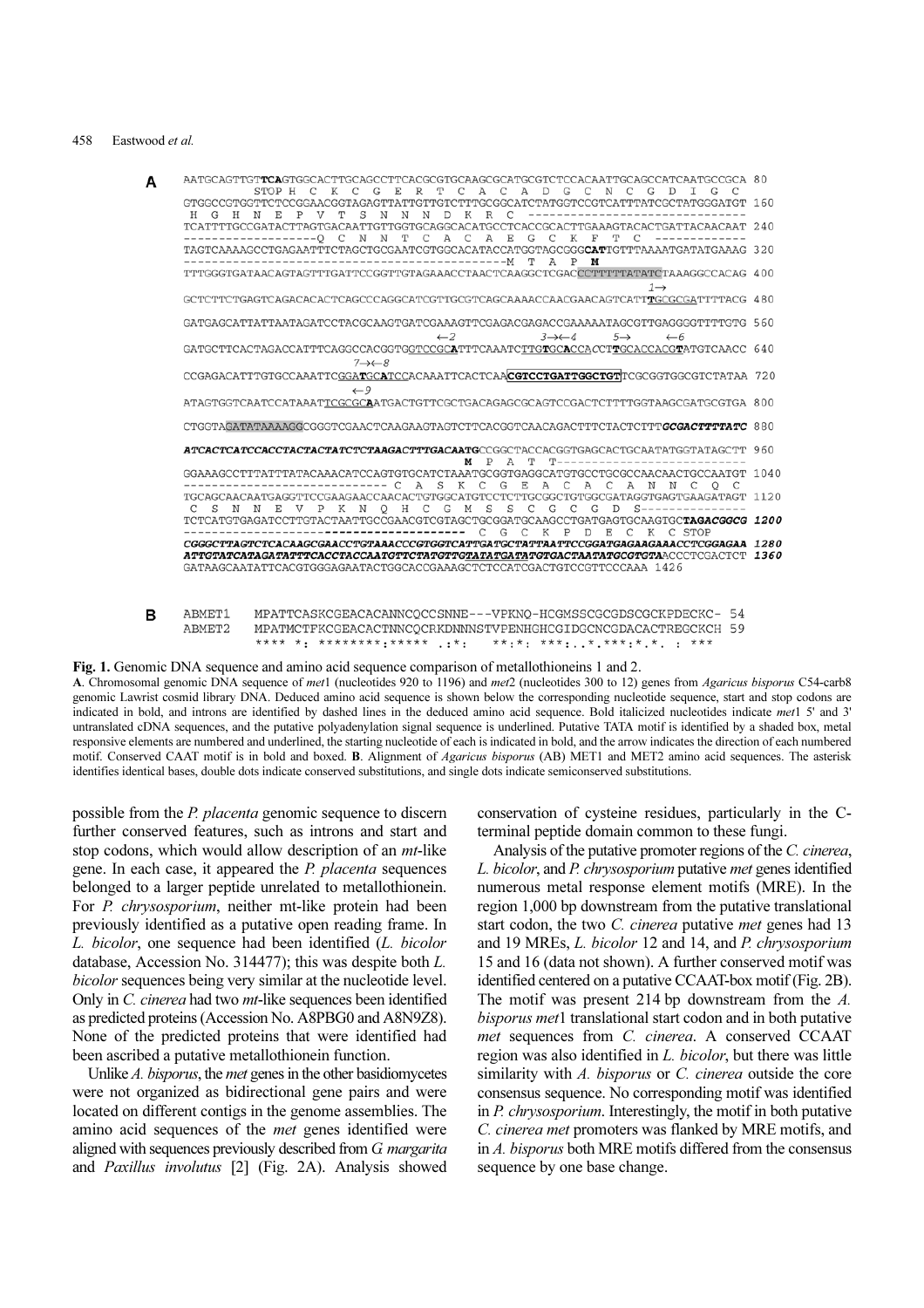Δ **ABMETI** HOL ID ARMET2 59 **Cicroso DR** CCMETI AD) 60 ssi et<br>Etsss CCMRT2 AG) CK<sup>(</sup> 59 LEMET1 PE) **CK** 58 àí.  $\overline{\text{PE}}$ ä LEMET2 tst: 58 AHCONSSE **PCMETI**  $-MFTT-VS-$ -IPMV PG CK<sub>O</sub> 35 PYVR -WSSQVAGPHRPDFGSQIVETPIN PCMET2 -MFAVRA-SK 55 **EAG**  $-D$ CK) -MCQNCKCGSA Q TN**GT S**PKDYTTSSTTQQQQQSTDTQKKTAS **GMMET** tvs: **KG** 65 **PTMRT**  $-MNTTTSU-$ -- PUNEMN-₹M. DG.  $34$ PPME<sub>1</sub>  $-MTDI$ TE N PSD ABmet1 -214 CCGCGACAGCCAATCAGG-ACGTTGAGT -242 в CCmet1 -252 GTGCG-CAGCCAATCAGGGACGTTGGGA -279 CCmet2 -246 ATGCG-CAGCCAATCAGG-ACGCTGCGT -268 LBmet1 -189 TAAGGGTGACCAATCATTGCGTGGTTTTTTGGATGATGCCAT -148 LBmet2 -199 ACATGGTGACCAATCATTGCGTGGTTTTTTGGATGATGCCCT -158

Fig. 2. Comparison of mt-like sequences and promoter region alignment.

A. Alignment of Agaricus bisporus (AB) MET1 and MET2 sequence with mt-like sequences from Coprinopsis cinerea (CC, Accession No. CCMET1: A8PBG0, and CCMET2: A8N9Z8), Lacaria bicolor (LB, L. bicolor database Accession No. 314477), Phanerochaete chrysosporium (PC), Gigaspora margarita (GM, Accession No. Q8NJ33), Paxillus involutus (PI, Accession No. AAS19463), and Postia placenta (PP). The black box indicates residues conserved in a least seven sequences, gray shading amino acids are conserved in 5 or 6 sequences. B. Alignment of conserved CCAAT-box motif from Agaricus bisporus (AB), Coprinopsis cinerea (CC), and Lacaria bicolor (LB) mt-like gene promoter sequences. The position downstream from the translational start site is given for each sequence. The CCAAT motif is boxed and metal responsive elements (MRE) are underlined.

# Metallothionein Gene Expression During Fruiting Body Post-harvest Storage and Initiation

The A. bisporus met1 gene had been previously reported to be up-regulated following harvest and 2 day storage of fruiting bodies [12]. Gene expression experiments were



Fig. 3. Northern analysis of *Agaricus bisporus met*1 transcripts in fruiting bodies during post-harvest storage  $(18^{\circ}C, 95\%$  relative humidity).

A. For the first 24 h following harvest, sampled at 3 hourly intervals. B. Over 5 days storage, sampled at 24 h intervals. The upper Northern image for each treatment corresponds to the 28S rRNA loading control for each sample.

conducted to determine the change in transcript levels over a wider range of time points and between stipe, cap, and gill tissues during post-harvest storage. The aim was to determine the point at which increased transcription was initiated, the regulation of gene expression during longer term storage, and whether any spatial variation in expression exists.

The data revealed a low level of *met*1 transcription at the point of harvest (time=0 h), while increased transcription was detected within 3 h of harvest and the trend of increasing transcription continued during the first 24 h of storage (Fig. 3A). The transcript levels of *met*1 then stabilized to a relatively constant level for the subsequent 5 days of post-harvest storage (Fig. 3B).

Analysis of *met*1 transcription between the different tissues of the mushrooms during post-harvest storage showed a similar pattern of expression between the stipe and cap tissues (Fig. 4A). In each case, transcription increased between time 0 and 24 h storage and remained constant after 48 h. Transcription in gill tissue was very low and a slight signal was detected at 48 h following prolonged exposure with the autoradiography film (Fig. 4A).

Northern analysis was also performed using a *met*2 gene-specific probe, but no transcripts were detected (data not shown). The increased sensitivity of qRT-PCR was used to determine whether met2 transcription could be detected during post-harvest storage and fruiting body initiation and compared with met1. Stipe, cap, and gill tissue samples were tested for transcription at harvest and after 2 days post-harvest storage. The data showed that the pattern of met2 transcription mirrored that of *met*1 (increasing during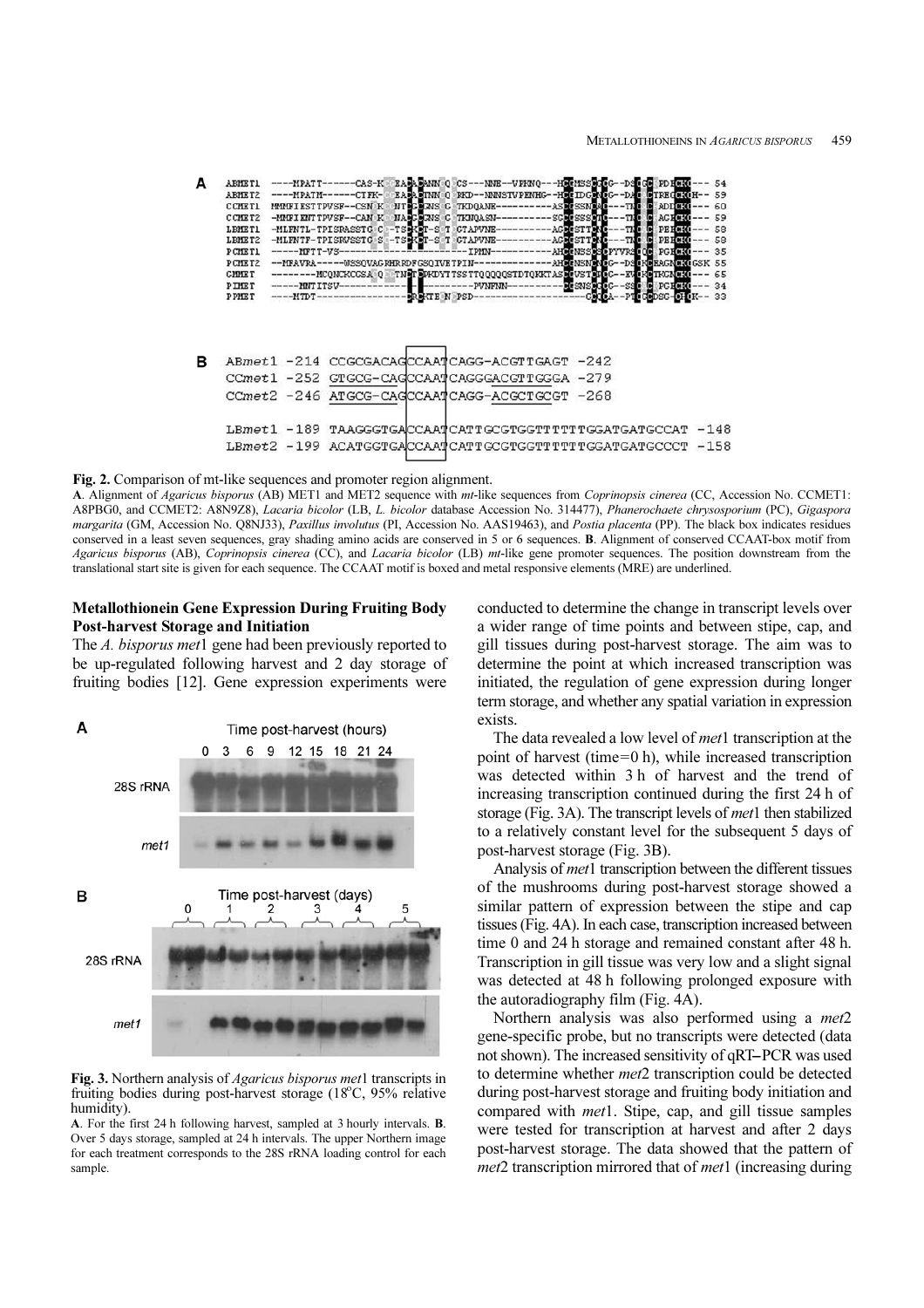

Fig. 4. Qualitative and quantitative analyses of the metallothionein transcripts. **A.** Northern analysis of *Agaricus bisporus met*1 transcripts in fruiting bodies sampled at harvest (0 h) and after 24 and 48 h storage (18°C, 95% relative hypotelective achievative) and dissected into stine, can and gil humidity), and dissected into stipe, cap, and gill tissue. The upper Northern image for each treatment corresponds to the 28S rRNA loading control for each **Fig. 4.** Qualitative and quantitative analyses of the metallothionein transcripts.<br>A. Northern analysis of *Agaricus bisporus met*1 transcripts in fruiting bodies sampled at harvest (0 h) and after 24 and 48 h storage (18 and following 2 days storage (18°C, 95% relative humidity). Vertical lines show LSD (5%, 10 d.f.) for both *met*1 and *met*2 for comparing means at different times as calculated from the residual mean square obtained from times, as calculated from the residual mean square obtained from the ANOVA.

storage), where the levels were significantly lower for *met*2 (at least two orders of magnitude lower) (Fig. 4B). The qRT-PCR of samples taken during fruiting body initiation showed that *met*1 and *met*2 had a similar pattern of transcription (i.e., increasing expression as fruiting bodies are formed), but the level of met2 was at least four orders of magnitude lower (data not shown) and transcription of both *met*1 and met2 was significantly lower than that observed during postharvest storage (data not shown). 2., increasing expression as fruiting bodies are formed), t the level of  $met2$  was at least four orders of magnitude wer (data not shown) and transcription of both  $met1$  and  $rt2$  was significantly lower than that observed d

active reverse transcription or contaminating DNA in the reactions (data not shown). Specificity of the primers was confirmed by melting curve analysis, which showed that a single product was obtained and standard curves demonstrated that the PCR was operating at close to 100% efficiency (data not shown).

# **DISCUSSION**

This paper further characterizes the Agaricus bisporus met1 gene shown previously to be upregulated in mushrooms following post-harvest storage [12]. Genomic DNA sequence information was presented and a second small cysteinerich metallothionein-like (mt-like) gene (met2) was identified downstream from *met*1 with a bidirectional gene pair

organization [44]. This is in contrast with the tandemly repeated metallothionein gene organization described in yeast systems [28]. Both met1 and met2 showed sequence similarity (57.8% amino acid) and TATA box and intron conservation, suggesting that the gene pair arose as a consequence of a gene duplication event. Interestingly, A. bisporus was the only fungus studied where the *mt*-like sequences shared a promoter and this might have indicated a recent duplication event, as the genes had not been separated by recombination. However, two similar *mt*-like sequences were identified in other basidiomycete fungi that did not share a common promoter and, therefore, suggests the duplication occurred earlier in the basidiomycete lineage. The position of the first intron of *met*1 and *met*2 in relation to the translational start codon was conserved (15 bp from the start ATG), despite showing little sequence similarity and a difference in length. It is not clear whether this conservation is necessary for gene function or if it is an artifact of gene duplication. Intron conservation has been described in the A. bisporus argininosuccinate lyase gene [48], and the presence of introns has been identified as important in obtaining transgene RNA stability and protein activity in homobasidiomycetes [4, 27, 40]. Further study would be required to determine whether the positioning of the intron is relevant to met gene function in Agaricus bisporus.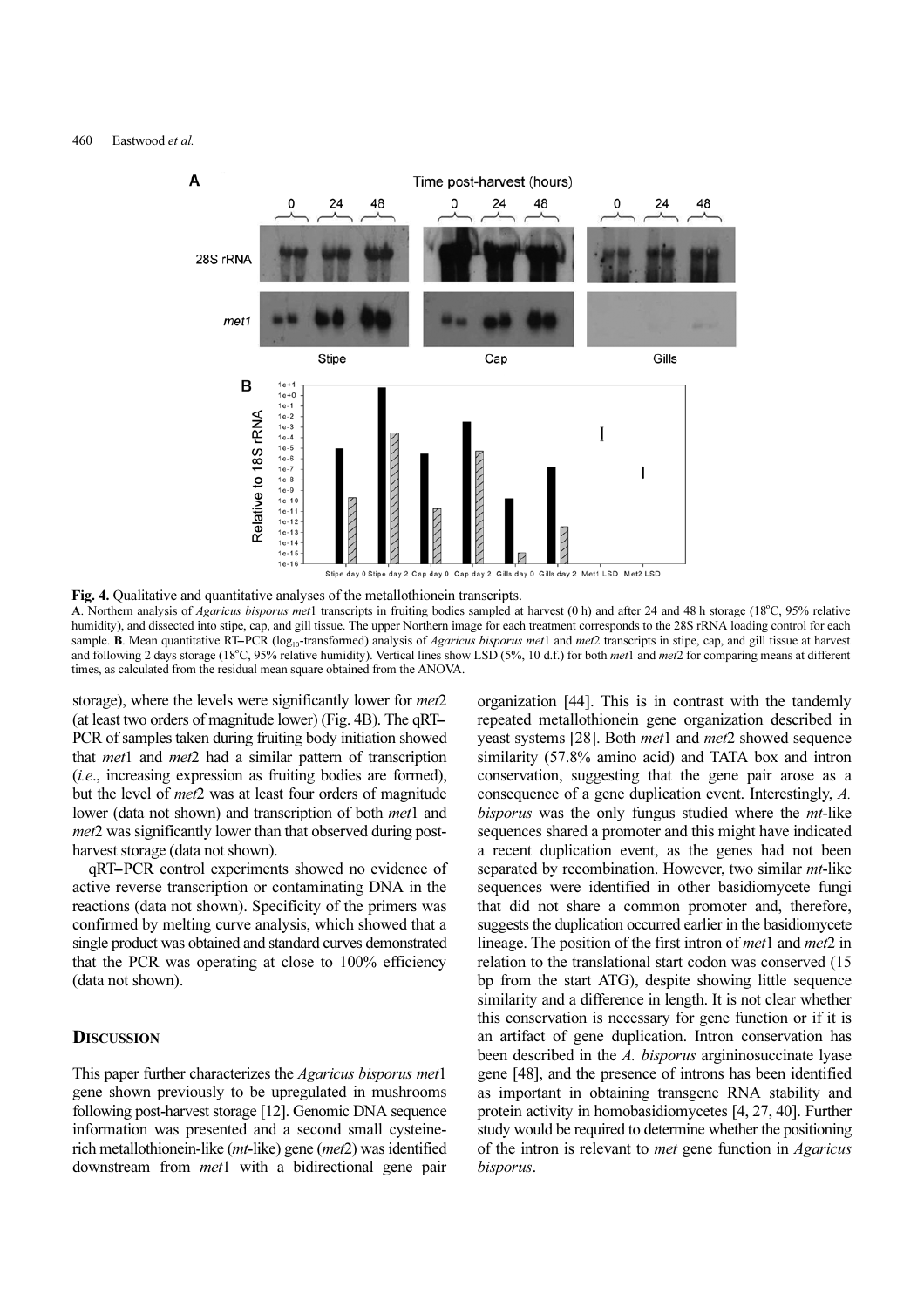A. bisporus met1 and met2 sequences were different from the metallothionein gene sequence previously described in A. bisporus (Accession No. P04358) [31]. Both genes showed a cysteine conservation pattern similar to metallothionein-like proteins identified in Gigaspora margarita (GmarMT1, Accession No. Q8NJ33) [24], Paxillus involutus (PiMT1, Accession No. AAS19463) [2], and Hebeloma cylindrosporum (HcMT1 and HcMT2, accession numbers EU0049884 and EU049885, respectively) [35]. The G. margarita and P. involutus proteins functionally complimented yeast mutants ∆yap1 and ∆cup1/2, which cause cadmium and copper sensitivity, respectively. In H. cylindrosporum, the two metallothionein-like proteins were shown to function differently; HcMT1 increased copper resistance and HcMT2 resulted in both copper and cadmium resistance in the yeast strains tested [35]. Lanfranco et al. [24] described the GmarMT1 protein as a novel class of fungal metallothioneinlike polypeptides, which could not be categorized into any described subfamily, but showed some similarity with plant metallothioneins. Their description of a class of fungal MT-like polypeptides identified by repeated C-X-C motifs is supported by the identification of similar sequences in the genome sequence of Coprinopsis cinerea, Laccaria bicolor, and Phanerochaete chrysosporium.

Transcript analysis clearly demonstrated the rapid upregulation of *met*1 in A. bisporus fruiting bodies within 3 hours from harvest (Fig. 3A), indicating an early or primary response to harvesting, and is in contrast with later transcriptional events described previously [13]. The level of transcripts was subsequently maintained during storage (Fig. 3B). Studies of harvested and cold-stored apples identified the upregulation of two *mt*-like genes within 45 min of harvest [37]. It is likely that primary response genes are initially transcribed as a consequence of the stress of harvesting, but subsequent transcript levels are influenced by secondary stimuli such as available nutrient levels.

The promoter of the A. bisporus met genes contained eight putative MRE motifs, which suggests that their transcription would be influenced by the level of metal ions in the cell. In the post-harvest mushroom, increased levels of metal ions in the cytosol might result from the breakdown of metal-containing proteins. Protein levels have been shown to fall by over 90% in mushrooms following harvest [18], and have been linked to the increased activity of the protein serine proteinase [5, 23]. Since many enzymes employ metal cofactors, the rapid turnover of these proteins postharvest would cause a large influx of metal ions into the cytosol. We suggest, therefore, that *met*1 is upregulated to prevent the cellular damage such metal ions would cause to the cell. This hypothesis is supported further by the differential expression of met1 between the different tissues of the mushroom (Fig. 4), where significantly lower transcripts were observed in the gills compared with the cap and stipe. The gill tissues are physiologically distinct from the stipe

and cap, and may be described as a nutrient "sink." Nutrients are transported from the stipe and cap tissues, in which protein turnover and serine proteinase activity are greater [5], to allow the gills to carry out their function of spore production unperturbed. As a consequence, it would be unlikely for there to be a build-up of harmful metal ions in the cytosol of gill cells and would account for the low expression of *met*1 in these tissues.

Bidirectional gene pairs are commonly considered as a mechanism by which genes with related function may be coregulated, resulting in the conservation of the divergent gene organization [22, 44, 46]. Plant and animal genomes contain many such gene organizations and are thought to be an important adaptation to regulating gene expression [21, 34, 36]. Northern analysis of *met*2 transcription did not produce a detectable signal. Therefore, qPCR was employed because of the greater sensitivity of the method. The data show the expression pattern of *met*2 had the same tissue distribution as *met*1 in the post-harvest mushroom, but the level of transcription was greatly reduced (Fig. 4B), suggesting that the promoter is organized to preferentially generate met1 transcripts. The reason for this directionality is not understood and there is no evidence from in silico analysis to conclude why MET1 might be functionally different from MET2. Metallothionein genes in H. cylindrosporum were shown to exhibit differing patterns of mRNA induction and expression, but it is not known whether these genes are bidirectionally arranged [35]. Analysis of the promoters of bidirectional human genes has shown that regulation can be achieved with a single transcription factor binding site [25, 44]. Furthermore, human bidirectional genes were shown to have the CCAAT-box motif overrepresented in their promoters, although this may have been linked to an underrepresentation of a TATAbox [25]. The CCAAT-box was symmetrically placed in bidirectional promoters and in a position conserved from the transcriptional start site [25]. A conserved CCAAT-box was identified in the A. bisporus met promoter downstream of the met1 transcriptional start site, but was absent for met2. This may explain the directionality of the promoter, although confirmation would require further study.

## Acknowledgment

Funding was provided by the UK Government Department for Food and Rural Affairs (DEFRA) project HH2116SMU.

# **REFERENCES**

1. Averbeck, N. B., C. Borghouts, A. Hamann, V. Specke, and H. D. Osiewacz. 2001. Molecular control of copper homeostasis in filamentous fungi: Increased expression of a metallothionein gene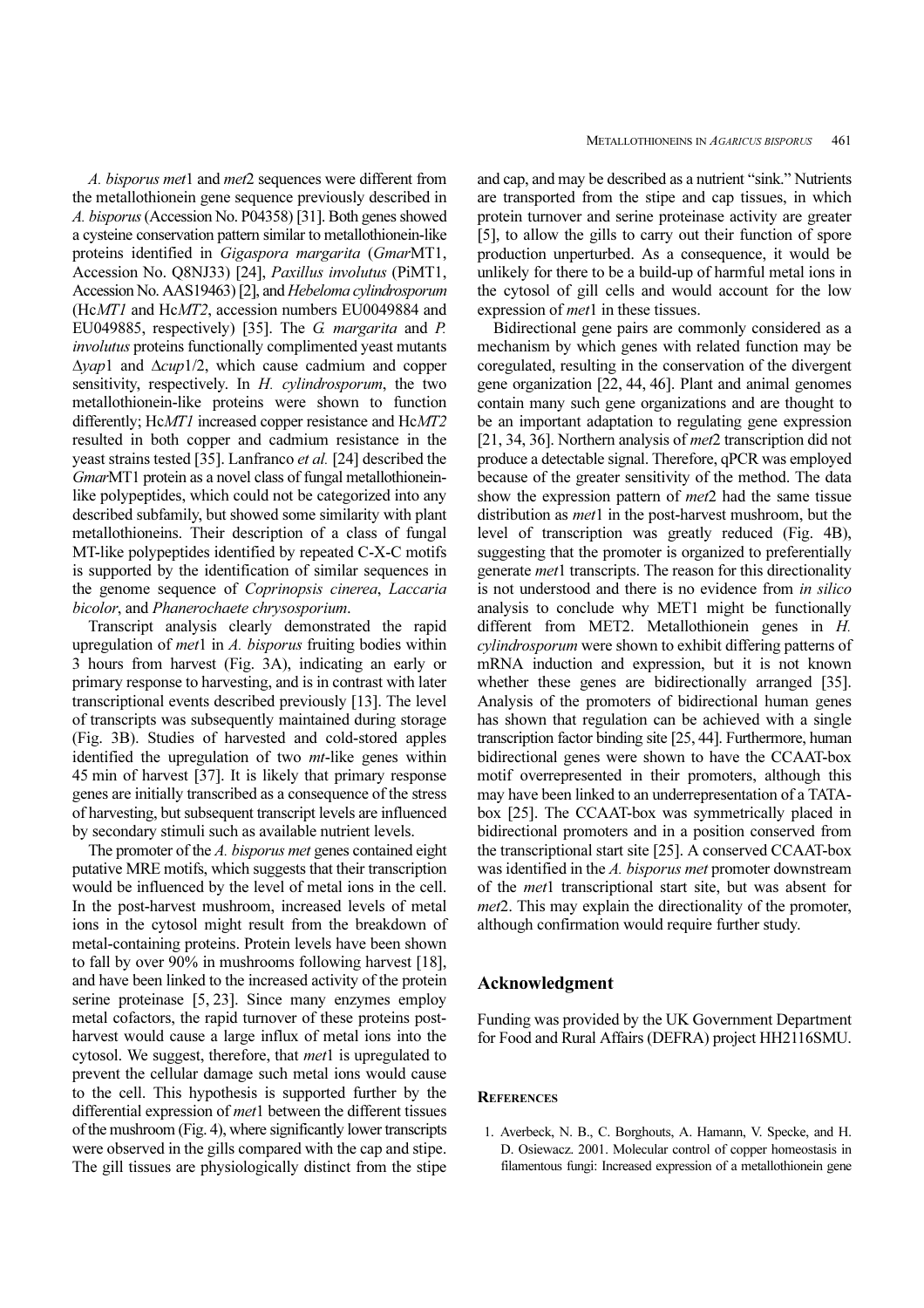## 462 Eastwood et al.

during aging of Podospora anserine. Mol. Gen. Genet. 264: Eastwo<br>during ag<br>604–612.

- 2. Bellion, M., M. Courbot, C. Jacob, F. Guinet, D. Blaudez, and M. Chalot. 2007. Metal induction of a Paxillus involutus metallothionein and its heterologous expression in Hebeloma 604–612.<br>Bellion, M., M. Courbot, C. Jacob, F. Guin<br>M. Chalot. 2007. Metal induction of a<br>metallothionein and its heterologous expres<br>cylindrosporum. New Phytol. 174: 151–158.
- 3. Bertini, A., H. Sigel, and I. Sigel (Eds.). 2001. Handbook on Metalloproteins. I. CRC Press.
- 4. Burns, C., K. E. Gregory, M. Kirby, M. K. Cheung, M. Riquelme, T. J. Elliott, M. P. Challen, A. Bailey, and G. D. Foster. 2005. Efficient GFP expression in the mushrooms Agaricus bisporus and Bertini, A., H. Sigel, and I. Sigel (Eds.). 2001. *Handbook on*<br>*Metalloproteins*. I. CRC Press.<br>Burns, C., K. E. Gregory, M. Kirby, M. K. Cheung, M. Riquelme,<br>T. J. Elliott, M. P. Challen, A. Bailey, and G. D. Foster. 200
- 5. Burton, K. S., M. D. Partis, D. A. Wood, and C. F. Thurston. 1997. Accumulation of serine proteinase in senescent sporophores of the cultivated mushroom, Agaricus bisporus. Mycol. Res. 101: Efficient Coprinus<br>1997. Accord file<br>1997. Accord file cult<br>146-152.
- 6. Butt, T. R., E. J. Sternberg, J. A. Gorman, P. Clark, D. Hamer, M. Rosenberg, and S. T. Crooke. 1984. Copper metallothionein of yeast, structure of gene, and regulation of expression. Proc. or the cultivated mushroom, Agaricus<br>146–152.<br>Butt, T. R., E. J. Sternberg, J. A. Go.<br>M. Rosenberg, and S. T. Crooke. 198<br>of yeast, structure of gene, and regul<br>Natl. Acad. Sci. USA **81:** 3332–3336.
- 7. Choi, D., H. M. Kim, H. K. Yun, J. A. Park, W. T. Kim, and S. H. Bok. 1996. Molecular cloning of a metallothionein-like gene from Nicotiana glutinosa L. and its induction by wounding and or yeast, structure of gene, and regulation of expression. *Pr*<br>*Natl. Acad. Sci. USA* **81:** 3332–3336.<br>Choi, D., H. M. Kim, H. K. Yun, J. A. Park, W. T. Kim, and<br>H. Bok. 1996. Molecular cloning of a metallothionein-like g Chol, D., H. M. Kim, H. K. Yun, J. A.<br>H. Bok. 1996. Molecular cloning of a r<br>from *Nicotiana glutinosa* L. and its ind<br>tobacco mosaic virus infection. *Plant Pi*<br>Clemens, S. 2001. Molecular mechanism<br>and homeostasis. *Plan*
- 8. Clemens, S. 2001. Molecular mechanisms of plant metal tolerance tobacco mosaic virus infection. *Plant Physiol*. **112:** 353–359. Clemens, S. 2001. Molecular mechanisms of plant metal tolerar and homeostasis. *Planta* **212:** 475–486. Cobbett, C. S. 2000. Phytochelatins and their roles i
- 9. Cobbett, C. S. 2000. Phytochelatins and their roles in heavy
- 10. Cobbett, C. S. and P. Goldsbourgh. 2002. Phytochelatins and metallothioneins: Roles in heavy metal detoxification and and homeostasis. *Planta* **212:** 4/5–486.<br>Cobbett, C. S. 2000. Phytochelatins and their intetal detoxification. *Plant Physiol*. **123:** 825–832<br>Cobbett, C. S. and P. Goldsbourgh. 2002. Phyt<br>metallothioneins: Roles in heavy
- 11. De Groot, P. W. J., P. J. Schaap, L. J. L. D. van Griensven, and J. Visser. 1997. Isolation of developmentally regulated genes from the edible mushroom Agaricus bisporus. Microbiology. 143: metallothion<br>homeostasis<br>De Groot, P<br>J. Visser. 19<br>the edible<br>1993–2001.
- 12. Eastwood, D. C., C. S. Kingsnorth, H. E. Jones, and K. S. Burton. 2001. Genes with increased transcript levels following harvest of the sporophore of Agaricus bisporus have multiple the edible mushroom *Agaricus bisporus. Microsom*-1993-2001.<br>
Eastwood, D. C., C. S. Kingsnorth, H. E. Jon<br>
Burton. 2001. Genes with increased transcript le<br>
harvest of the sporophore of *Agaricus bisporus*<br>
physiological
- 13. Eastwood, D. C., A. Mead, M. J. Sergeant, and K. S. Burton. 2008. Statistical modelling of transcript profiles of differentially regulated genes. BMC Mol. Biol. 9: 66.
- 14. Esser, J. and H. Brunnert. 1986. Isolation and partial purification of cadmium-binding components from fruiting bodies of Agaricus Eastwood, D. C., A. Mead, M. J. Sergea<br>2008. Statistical modelling of transcript pregulated genes. *BMC Mol. Biol.* 9: 66.<br>Esser, J. and H. Brunnert. 1986. Isolation of cadmium-binding components from fruit<br>bisporus. Envir
- 15. Faraco, V., P. Giardina, and G. Sannia. 2003. Metal-responsive elements in Pleurotus ostreatus laccase gene promoters. Microbiology Esser, J. and H. F.<br>of cadmium-bindi<br>bisporus. *Environ*<br>Faraco, V., P. Gia<br>elements in *Pleuro*<br>**149:** 2155–2162.
- 16. Goidin, D., A. Mamessier, M.-J. Statquet, D. Schmitt, and O. Berthier-Vergnes. 2000. Ribosomal 18S RNA prevails over glyceraldehyde-3-phosphate dehydrogenase and β-actin genes as internal standards for quantitative comparison of mRNA levels in invasive and noninvasive human melanoma cell subpopulations. Goldin, D., A. Mamessier,<br>Berthier-Vergnes. 2000. Riglyceraldehyde-3-phosphate<br>internal standards for quantita<br>invasive and noninvasive hu<br>*Anal. Biochem*. 295: 17–21. glyceraldehyde-3-phosphate dehydrogenase and B-actin genes a<br>internal standards for quantitative comparison of mRNA levels is<br>invasive and noninvasive human melanoma cell subpopulation<br>*Anal. Biochem.* **295:** 17–21.<br>Hammon
- 17. Hammond, J. B. W. 1979. Changes in composition of harvested
- 18. Hammond, J. B. W. and R. Nichols. 1975. Changes in respiration and soluble carbohydrates during the post-harvest storage of Anal. Biochem. 295: 17–21.<br>Hammond, J. B. W. 1979. Changes in composition of harvested<br>mushrooms (Agaricus bisporus). Phytochemistry 18: 415–418.<br>Hammond, J. B. W. and R. Nichols. 1975. Changes in respiration<br>and soluble c
- 19. Hammond, J. B. W. and R. Nichols. 1976. Carbohydrate metabolism in Agaricus bisporus (Lange) Sign.: Changes in soluble carbohydrates during growth of mycelium and fruiting Hammond, J. B. W. and R. Nich<br>metabolism in *Agaricus bisporus* (L<br>soluble carbohydrates during growth body. *J. Gen. Microbiol.* **93:** 309–320. Hammond, J. B. W. and R. Nichols. 1976. Carbohyd<br>metabolism in *Agaricus bisporus* (Lange) Sign.: Change:<br>soluble carbohydrates during growth of mycelium and frui<br>body. *J. Gen. Microbiol.* **93:** 309–320.<br>Humphrey, T. and
- 20. Humphrey, T. and N. J. Proudfoot. 1988. A beginning to the
- 21. Kalitsis, P. and R. Saffery. 2009. Inherent promoter bidirectionality facilitates maintenance of sequence integrity and transcription of parasitic DNA in mammalian genomes. BMC Genomics 10: 498.
- 22. Kensche, P. R., M. Oti, B. E. Dutilh, and M. A. Huynen. 2008. Conservation of divergent transcription in fungi. Trends Genet. Kalitsis, P. and<br>facilitates main<br>parasitic DNA<br>Kensche, P. R<br>Conservation<br>**24:** 207–211.
- 23. Kingsnorth, C. S., D. C. Eastwood, and K. S. Burton. 2001. Cloning and postharvest expression in serine proteinase transcripts in the cultivated mushroom Agaricus bisporus. Fungal Genet. Conservation or di<br>24: 207–211.<br>Kingsnorth, C. S.,<br>Cloning and posthain the cultivated n<br>*Biol*. 32: 135–144.
- 24. Lanfranco, L., A. Bolchi, E. Cesale Ros, S. Ottonello, and P. Bonfontane. 2002. Differential expression of a metallothionein gene during presymbiotic versus the symbiotic phase of an in the cultivated mushroom *Agaricus bisporus. Fungal Giol.* **32:** 135–144.<br>Lanfranco, L., A. Bolchi, E. Cesale Ros, S. Ottonello, a<br>Bonfontane. 2002. Differential expression of a metallothi<br>gene during presymbiotic versus
- 25. Lin, J. M., P. J. Collins, N. D. Trinklein, Y. Fu, H. Xi, R. M. Myers, and Z. Weng. 2008. Transcription factor binding and modified histones in human bidirectional promoters. Genome gene during presy<br>arbuscular mycorrl<br>Lin, J. M., P. J. C<br>Myers, and Z. W<br>modified histones<br>*Res*. **17:** 818–827.
- 26. Liu, X.-D. and D. J. Thiele. 1997. Yeast metallothionein gene expression in response to metals and oxidative stress. Methods Myers, and  $\lambda$ <br>modified hist<br>*Res*. **17:** 818-<br>Liu, X.-D. ar<br>expression in<br>**11:** 289-299.
- 27. Lorang, J. M., R. P. Tuori, J. P. Martinez, T. L. Sawyer, R. S. Redman, J. A. Rollins, et al. 2001. Green fluorescent protein is Liu, X.-D. and D. J. Thiele. 1997. Yeast metallothionein gene<br>expression in response to metals and oxidative stress. *Methods*<br>11: 289–299.<br>Lorang, J. M., R. P. Tuori, J. P. Martinez, T. L. Sawyer, R. S.<br>Redman, J. A. Roll 1994.
- 28. Mehra, R. K., J. R. Garey, and D. R. Winge. 1990. Selective and tandem amplification of a member of the metallothionein gene Redman, J. A. Rollins, *et al. 2001*. Green fluorescent protein<br>lighting up fungal biology. *Appl. Environ. Microbiol.* **67:** 198<br>1994.<br>Mehra, R. K., J. R. Garey, and D. R. Winge. 1990. Selective at<br>tandem amplification of
- 29. Mehra, R. K., E. B. Tarbet, W. R. Garey, and D. R. Winge. 1998. Metal-specific synthesis of two metallothioneins and γglutamyl peptides in Candida glabrata. Proc. Natl. Acad. Sci. family in *Candida glabrata. J. Biol. Chem.* **265:** 6369–6375. Mehra, R. K., E. B. Tarbet, W. R. Garey, and D. R. Win 1998. Metal-specific synthesis of two metallothioneins and glutamyl peptides in *Candida glabrata. Proc.*
- 30. Munger, K., U. A. Germann, and K. Lerch. 1987. The Neurospora crassa metallothionein gene: Regulation of expression and 1998. Metal-specific synthesis of two metallothionein<br>glutamyl peptides in *Candida glabrata. Proc. Natl. A*<br>USA **85:** 8815–8819.<br>Munger, K., U. A. Germann, and K. Lerch. 1987. The *Ne*<br>*crassa* metallothionein gene: Regul
- 31. Münger, K. and K. Lerch. 1985. Copper metallothionein from the fungus Agaricus bisporus: Chemical and spectroscopic Munger, K., U. A. Germann, and K. Lerch<br>*crassa* metallothionein gene: Regulatic<br>chromosomal location. *J. Biol. Chem.* **26**<br>Münger, K. and K. Lerch. 1985. Coppe<br>the fungus *Agaricus bisporus*: Chemi<br>properties. *Biochemis* chromosomal location. *J. Biol. Chem*<br>Münger, K. and K. Lerch. 1985. C<br>the fungus *Agaricus bisporus*: Cl<br>properties. *Biochemistry* **24:** 6751–6<br>Nordberg, M. 1998. Metallothioneins<br>of knowledge. *Talanta* **46:** 243–254.
- 32. Nordberg, M. 1998. Metallothioneins: Historical review and state
- 33. Osiewacz, H. D. 2002. Mitochondrial functions and aging. Gene the rungus<br>properties. *B*<br>Nordberg, M<br>of knowledg<br>Osiewacz, H<br>**286:** 65–71.
- 34. Pointkivska, H., M. Q. Yang, D. M. Larkin, H. A. Lewin, J. Reecy, and L. Elnitsky. 2009. Cross-species mapping of bidirectional promoters enables prediction of unannotated 5' UTR's and
- promoters enables prediction of unannotated 5' UTR's and<br>identification of species-specific transcripts. *BMC Genomics* 10: 189.<br>Ramesh, G, G. K. Podila, G. Gay, R. Marmeisse, and M. S.<br>Reddy. 2009. Different patterns of r 35. Ramesh, G., G. K. Podila, G. Gay, R. Marmeisse, and M. S. Reddy. 2009. Different patterns of regulation for copper and cadmium metallothioneins of the ectomycorrhiza fungus Hebeloma
- 36. Reddy Dhadi, S., N. Krom, and W. Ramakrishna. 2009. Genomewide comparative analysis of putative bidirectional promoters Reddy. 2009. Different patterns of regulation for conseled<br>mium metallothioneins of the ectomycorrhiza fungus<br>clyndrosporum. Appl. Environ. Microbiol. **75:** 2266–22.<br>Reddy Dhadi, S., N. Krom, and W. Ramakrishna. 2009.<br>wide